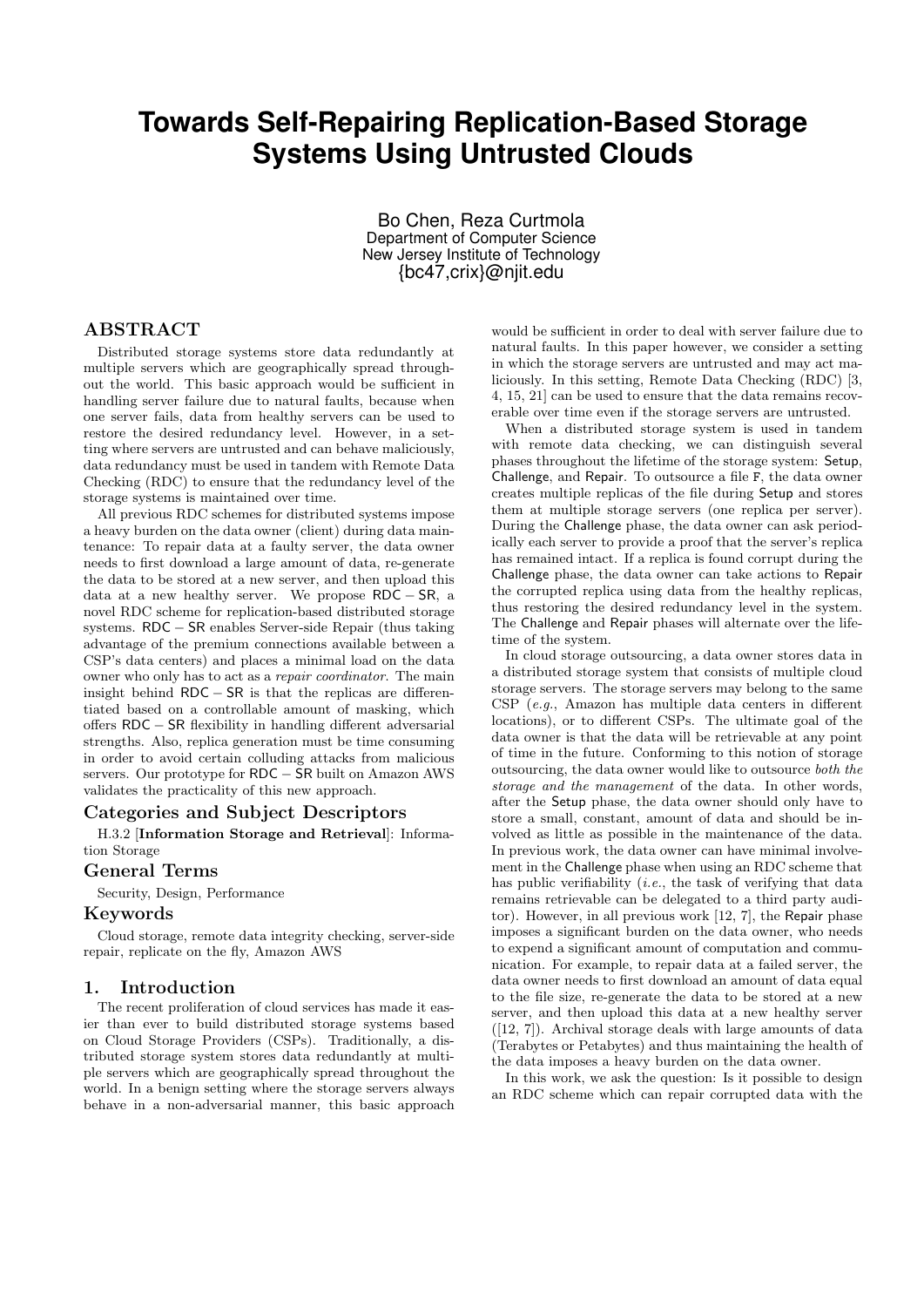least data owner intervention? We answer this question in the positive by exploring a model which minimizes the data owner's involvement in the Repair phase, thus fully realizing the vision of outsourcing both the storage and management of data. During Repair, the data owner simply acts as a repair coordinator, which allows the data owner to manage data using a lightweight device. This is in contrast with previous work, which imposes a heavy burden on the data owner during Repair. The main challenge is how to ensure that the untrusted servers manage the data properly over time (i.e., take necessary actions to maintain the desired level of redundancy when some of the replicas have failed).

Main objective: Informally, our main objective is to design an RDC scheme for a replication-based distributed storage system which has the following properties:

 $-\text{the system stores } t \text{ replicas of the data owner's original file}$  $-$  the system imposes a small load on the verifier during the Challenge phase.

 $-\text{the system imposes a small management load on the data}$ owner (by minimizing the involvement of the data owner during the Repair phase).

The first two properties alone can be achieved based on techniques proposed in previous work ([12] provides multiple replica guarantees, whereas RDC based on spot-checking [3, 15, 21] supports a lightweight verification mechanism in the Challenge phase). The challenge is to achieve the third property without giving up any of the first two properties. We meet these objectives by proposing a new model and by redesigning the three phases of a traditional RDC protocol.

#### 1.1 Solution overview

Two insights motivate the design of our solution:

Insight 1. Replica differentiation: The storage servers should be required to store  $t$  different replicas. Otherwise, if all replicas are identical, an economically motivated set of colluding servers could attempt to save storage by simply storing only one replica and redirect all client's challenges to the one server storing the replica.

Previous work [6, 17] proposed to store identical replicas at storage servers which are in different locations. To check that each server stores a replica, they require servers to respond fast, thus relying on the network delay and bandwidth properties. While storing identical replicas has the advantage of simplicity, in Sec. 2.1 we show that this approach has major limitations. Moreover, we show that for real-world CSPs, one of the assumptions made by [6] does not hold.

Insight 2. Server-side repair: We can minimize the load on the data owner during the Repair phase by relying on the servers to collaborate in order to generate a new replica whenever a replica has failed. This is advantageous because of two reasons:

(a) the servers are usually connected through premium network connections (high bandwidth), as opposed to the data owner's connection which may have limited download/upload bandwidth. Our experiments in Table 2 (Appendix A) show that Amazon AWS has premium Internet connection of up to tens of MB/s between its data centers. (b) the computational burden during the Repair phase is shifted to the servers, allowing data owners to remain lightweight.

Previous RDC schemes for replication-based distributed

storage systems ([12]) do not give the storage servers access to the original data owner's file. Each replica is a masked/encrypted version of the original file. As a result, the Repair phase imposes a high burden on the data owner: The communication and computation cost to create a new replica is linear with the size of the replica because the data owner needs to download a replica, unmask/decrypt it, create a new replica and upload the new replica. If the servers do not have access to the original file, this intense level of data owner involvement during Repair is unavoidable.

In this paper, we propose to use a different paradigm, in which the data owner gives the servers both access to the original file and the means to generate new replicas. This will allow the servers to generate a new replica by collaborating between themselves during Repair.

A Basic Approach and Its Limitations. A straightforward approach would be for the data owner to create different replicas by using masking/encryption of the original file. The data owner would reveal to the servers the key material used to create the masked/encrypted replicas. During Repair, the servers themselves could recover the original file from a healthy replica and restore the corrupted replica, reducing the burden on the data owner.

This basic approach is vulnerable to a potential attack, the replicate on the fly  $(ROTF)$  attack: During Repair, a malicious set of servers could claim they generate a new replica whenever an existing replica has failed, but in reality they do not create the replica (using this strategy, an economically motivated set of servers tries to use less storage than their contractual obligation). When the client checks the newly generated replica during the Challenge phase, the set of malicious servers can collaborate to generate the replica on the fly and pass the verification successfully (this replica is then immediately deleted after passing the challenge in order to save storage). This will hurt the reliability of the storage system, because in time the system will end up storing much fewer than t replicas, unbeknownst to the client.

Overcoming the ROTF attack. The new paradigm we introduce in this paper, which allows the servers to generate a new replica by collaborating between themselves during Repair, has the important advantage of minimizing the load on the data owner during data maintenance. However, this comes at the cost of allowing a new attack avenue for servers, the ROTF attack.

To overcome the ROTF attack, we make replica creation to be time consuming. In this way, malicious servers cannot generate replicas on the fly during Challenge without being detected.

Contributions. In this paper, we propose  $RDC - SR$ , a novel RDC scheme for replication-based distributed storage systems, which enables Server-side Repair. Compared to all the previous distributed RDC schemes, which impose a high load on the data owner in the Repair phase, our RDC − SR scheme imposes a small load on both the verifier in the Challenge phase and the data owner in the Repair phase. To the best of our knowledge, we are the first to propose the server-side repair strategy and an RDC scheme that implements it in the context of a real-world CSP. Specifically, our paper makes the following contributions:

• We point out limitations of a previous network delaybased model for establishing data geolocation and re-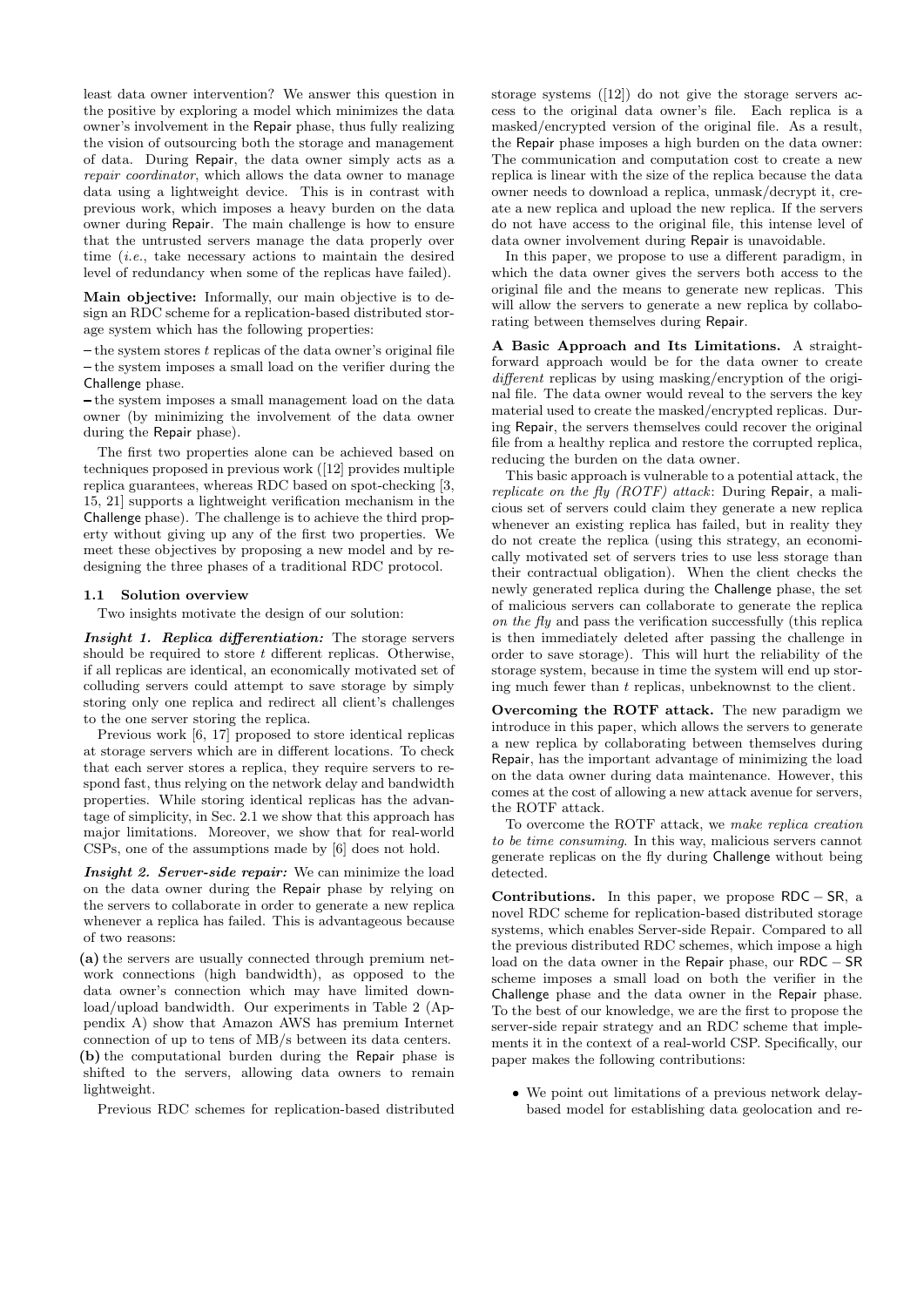vise this model to suit our approach. Based on experiments on the Amazon cloud platform, we show that one of the assumptions made in the network delaybased model does not hold in practice. We further show that an RDC scheme built on such a model can only provide a very low data possession assurance.

- We revise this model to include replica differentiation and time-consuming replica generation, in order to limit the ability of economically-motivated adversaries to cheat. In this new model, in which servers are allowed to generate new replicas, the burden during the Repair phase is shifted to the server side, allowing lightweight clients to perform data maintenance. We observe that this new paradigm enables a new attack, the *replicate on the fly (ROTF)* attack, which requires us to consider a new adversarial model, the  $\alpha$ -cheating adversary that seeks to cheat by only storing an  $\alpha$  fraction of its contractual storage obligations.
- All previous distributed RDC schemes place a heavy burden on the client during repair. We propose RDC − SR, a novel RDC scheme for replication-based distributed storage systems. RDC − SR enables Serverside Repair (thus taking advantage of the premium connections available between a CSP's data centers) and places a minimal load on the client who only has to act as a repair coordinator. To integrate our new model into RDC − SR, we devise a novel technique by which replicas are differentiated based on a controllable amount of masking; this offers RDC − SR flexibility in handling different adversarial strengths. We prove that RDC − SR can mitigate the ROTF attack.
- We provide guidelines on how to choose the parameters for RDC − SR in a practical setting and build a prototype for RDC − SR on Amazon AWS. The experimental results show that: (a) RDC − SR imposes only a small load on the verifier in the Challenge phase and a small management load on the data owner in the Repair phase; (b)  $RDC - SR$  can easily differentiate benign and adversarial CSP behavior when relying on a time threshold, as 95% of the benign cases are under the threshold, while 100% of the adversarial cases are over the threshold.

# 2. Models for Checking Replica Storage

In this section, we first review a previously proposed theoretical framework that relies purely on network delay to establish the geolocation of files at cloud providers, and point out several limitations of this model when used with a basic RDC protocol on the Amazon cloud service provider. The main limitation is that one of its assumptions does not hold in a practical setting, and thus a protocol that relies only on the network delay to detect server misbehavior can only offer a very low data possession guarantee. We then augment this model to include time-consuming replica generation in order to make RDC usable for geolocation of files in the context of a real-world cloud storage provider such as Amazon.

### 2.1 A Network Delay-based Model and Its Limitations

Benson, Dowsley and Shacham proposed a theoretical model for verifying that copies of a client's data are stored at



Figure 1: Auditing protocol: Client C checks if server  $s_i$  has a file copy  $\mathbf{F}$ .

different geographic locations [6] (we refer to it as the "BDS model"). This model allows to derive a condition which can be used to detect if a server at some location does not have a copy of the data. The idea behind the condition is that an auditor which challenges a storage server must receive an answer within a certain time, otherwise the server is considered malicious. The time is chosen such that a server that does not have the challenged data cannot provide an answer by using data from a server at a different geolocation.

The BDS model [6]. The customer (client) makes a contract with the CSP to store one copy of the client's file in each of the CSP's  $k$  data centers. For simplicity, if we assume that  $k = 2$ , then a file copy should be stored at  $s_i$ and another file copy at  $s_j$ . The goal is to build an audit protocol that tests if the cloud provider is really storing one copy of the file in each of the two data centers  $s_i$  and  $s_j$ . Several assumptions need to be made:

(Assumption 1) The locations of all data centers of the cloud provider are known.

(Assumption 2) The cloud provider does not have any exclusive Internet connection between the data centers.

(Assumption 3) For each datacenter s, it is possible to have access to a machine that is located very close to  $s$  (*i.e.*, very small network latency), such as in the same data center.

Consider the case when the client wants to check if  $s_i$  is storing a copy of the file. As shown in Figure 1(b),  $s_i$  and  $s_j$ may be colluding malicious servers who only store one copy of the file at  $s_i$ ; when  $s_i$  is challenged by the client to prove data possession, it redirects the challenge to  $s_j$ , who answers directly to the client. To prevent such an attack, the client imposes a certain time limit for receiving the answer.

Let  $T_i$  be the upper bound on the execution time of some auditing protocol by a datacenter  $s_i$ ,  $t_i$  be the network delay between the client and  $s_i$ , and  $t_{ij}$  be the network delay between data centers  $s_i$  and  $s_j$ . For a network delay time t, we use the notation  $max(t)$  to denote the upper bound on t and  $min(t)$  to denote the lower bound on t.

If the data center  $s_i$  is honest, the client accepts the audit protocol execution as valid if the elapsed time for receiving the answer is  $T_i + 2 * max(t_i)$ , because that is the time needed to receive the answer in the worst case scenario. On the other hand, if the answer is received after  $min(t_i) + min(t_{ij}) + min(t_j)$ , the client should consider the audit protocol execution invalid, since  $s_i$  may be dishonest and may be using data from another data center. Thus

 $T_i + 2 * max(t_i) \leq min(t_i) + min(t_{ij}) + min(t_j)$ , or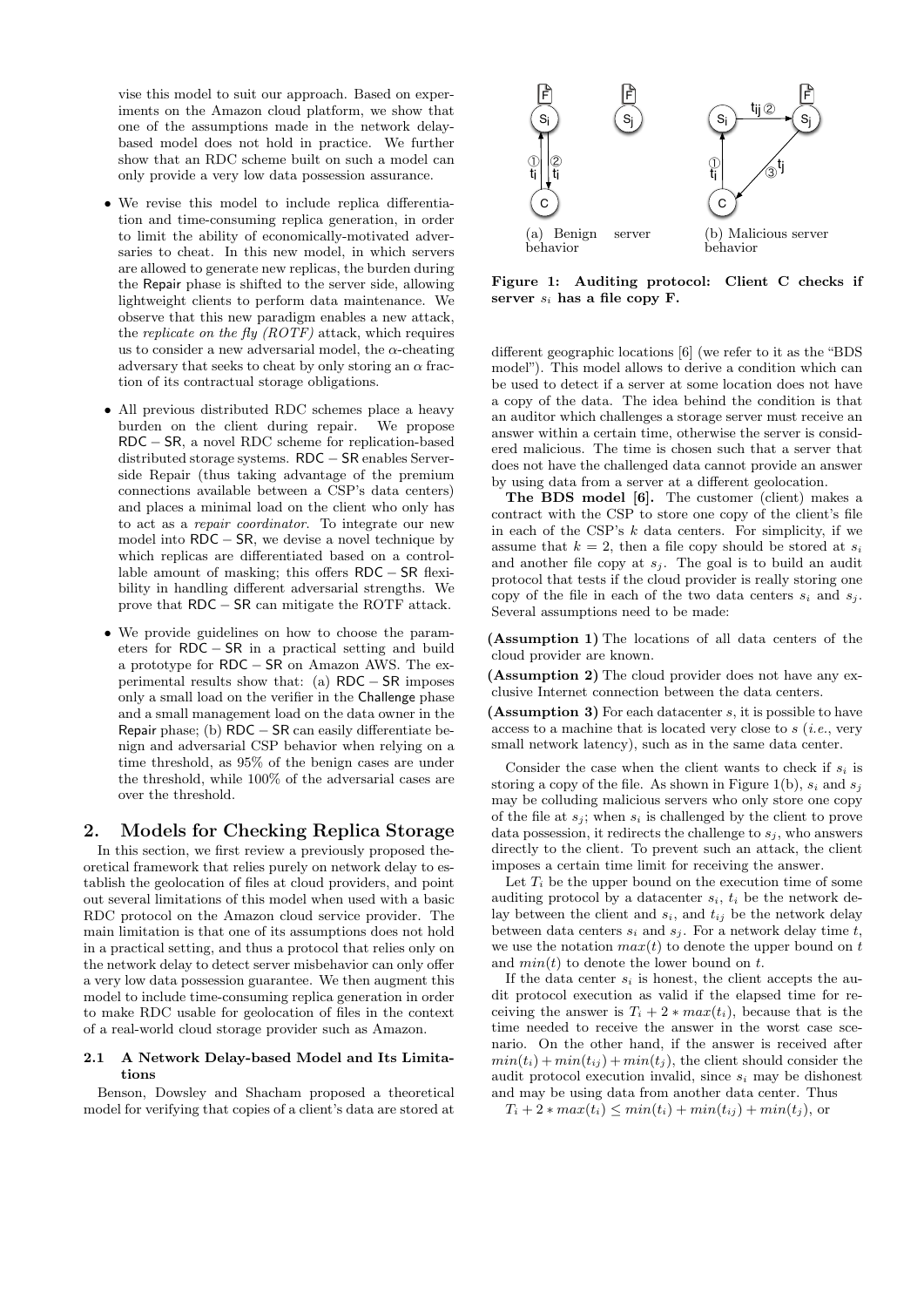$$
T_i \leq min(t_i) + min(t_{ij}) + min(t_j) - 2 * max(t_i) \qquad (1)
$$

Limitations of the basic PoR protocol based on BDS model. Based on the condition derived from the BDS model, [6] proposed a basic Proof of Retrievability (PoR) protocol which seeks to ensure that a set of storage servers not only store *n* copies of the client's data, but also that these copies are stored at specific geographic locations known to the client. In the PoR protocol, the client stores identical copies of a file at multiple storage servers, and for each copy, it also stores authentication tags (one tag for each file block). To check that a server has a copy of the file, the auditor asks the server to provide several randomly chosen file blocks and their corresponding MAC tags. If the auditor receives the answer within a certain time, the auditor checks if the MAC tags are valid tags for the file blocks. In this protocol, the auditor challenges as many random blocks as it is possible for  $s_i$  to access in time  $T_i$ .

Based on Assumption 3 in the BDS model, the auditor can be located very close to  $s_i$ , which means that  $min(t_i)$ and  $max(t_i)$  will be small compared to  $t_{ij}$  and  $t_i$ . Thus, the value of  $T_i$  will be mainly determined by  $min(t_{ij})$  and  $min(t<sub>j</sub>)$ , which is determined by the quality (bandwidth) of the Internet connection between  $s_i$  and  $s_j$  and by the distance between  $s_i$  and  $s_j$ . Low bandwidth Internet connection and large distance between  $s_i$  and  $s_j$  will result in larger values of  $min(t_{ij})$  and  $min(t_j)$ , thus resulting in a larger  $T_i$ . A larger  $T_i$  means the auditor can challenge more blocks while still being able to differentiate a benign server from a malicious server (the auditor should be able to challenge a large enough number of randomly chosen blocks in order to gain a reasonable confidence that the entire file is stored by the server).

To ensure that  $T_i$  is large enough (and thus the protocol has practical value), the BDS model relies explicitly on the assumption that there is no exclusive Internet connection between data centers (Assumption 2). The BDS model also relies on the implicit assumption that the data centers should be far away from each other. However, our measurements with the Amazon CSP show that these assumptions do not hold (see Tables 2 and 3 in Appendix A). In general, the network delay is the sum between propagation delay (the time it takes the signal to travel from sender to the receiver) and the transmission delay (the time required to push all the data bits into the wire). From Table 2, we can see that the download bandwidth between different S3 data centers varies between 11-36 MB/s, which is significantly higher than the bandwidth between a point outside the data centers and the data centers (less than 1 MB/s between our institution and different S3 data centers). We also notice that inside a data center the download bandwidth is very high (between 32-52 MB/s) and the propagation delay is very small (between 0.2-0.7 milliseconds). Finally, we notice from Table 3 that the propagation delay between certain S3 data centers is quite small  $(e.g., 11$  milliseconds between N. California and Oregon).

Using the numbers in Tables 2 and 3, with  $s_i$  and  $s_j$  being the Virginia and the N. California data centers respectively, and assuming that the auditor is located within  $s_i$  and challenges  $k$  4KB random file blocks from  $s_i$ , Equation (1) for the basic PoR protocol becomes  $x \cdot k \leq 80 + 0.3k$ , where x is the time to access one random file block. According to

our experiments on Amazon S3,  $x \approx 30$  milliseconds (refer to Appendix C), thus  $k \le 2.66$ . This means the basic PoR protocol applied in the setting of the Amazon CSP allows the auditor to challenge at most two random file blocks in each protocol execution. This provides a very low data possession assurance (comparatively, to achieve 99% confidence that misbehavior will be detected when the server corrupts 1% of the file, the auditor should challenge 460 randomly chosen file blocks [3]).

#### 2.2 A New Model to Enable Server-side Repair

The main problem with the basic PoR protocol based on the BDS model (cf. Sec. 2.1) is that all the file copies are identical and the auditor relies solely on the network delay to detect malicious server behavior. As a result, the protocol must assume that there is no exclusive Internet connection between the data centers (Assumption 2 in the BDS model). Having established in Section 2.1 that this assumption does not hold in a practical setting, we augment the BDS model to make it usable in a practical setting. Namely, we require that the file replicas stored at each server must be different and personalized for each server. Upon being challenged, each server must produce an answer that is dependent on its own replica. As a result, a server cannot answer a challenge by using another server's replica. An economically-motivated server who does not possess its assigned replica may try to cheat by using another server's replica. But to do this, the cheating server must first generate its own replica in order to successfully answer a challenge. As a result, our model does not rely purely on network delay to differentiate benign behavior from malicious behavior, but also on the time it takes to generate a file replica. This allows us to eliminate Assumption 2 from the BDS model, because we require that replica generation be time consuming.

We propose a model in which the client creates  $t$  different file replicas and stores them at  $t$  data centers owned by the same CSP (one replica at each data center). To illustrate the model for  $t = 2$ , the data owner generates file replicas  $F_i$  and  $F_j$ ; server  $s_i$  stores  $F_i$  and  $s_j$  stores  $F_j$ . Even when replicas are different, malicious servers may execute the ROTF attack, in which a server that does not possess its assigned replica may try to cheat by using replicas from other servers to generate its assigned replica on the fly during the Challenge phase. Using the same notation as in the BDS model in Section 2.1, an audit protocol execution should be considered invalid if the answer is received after  $min(t_i) + min(t_{ij}) + min(t_j) + min(t_R)$ , where  $t_R$  denotes the time required to generate replica  $F_i$  (more precisely, the time required to generate the portion of  $F_i$  that is necessary to construct a correct answer). Thus, the condition used to differentiate benign from malicious behavior becomes:

$$
T_i + 2 * max(t_i) \leq min(t_i) + min(t_{ij}) + min(t_j) + min(t_R)
$$
 (2)

We only need to make the following two assumptions (note that we do not assume there is no exclusive Internet connection between the data centers like in the BDS model):

(Assumption 1) The locations of all datacenters of the cloud provider are known.

(Assumption 2) For each datacenter s, it is possible to have access to a machine that is located very close to  $s$  (*i.e.*, very small network latency), such as in the same data center.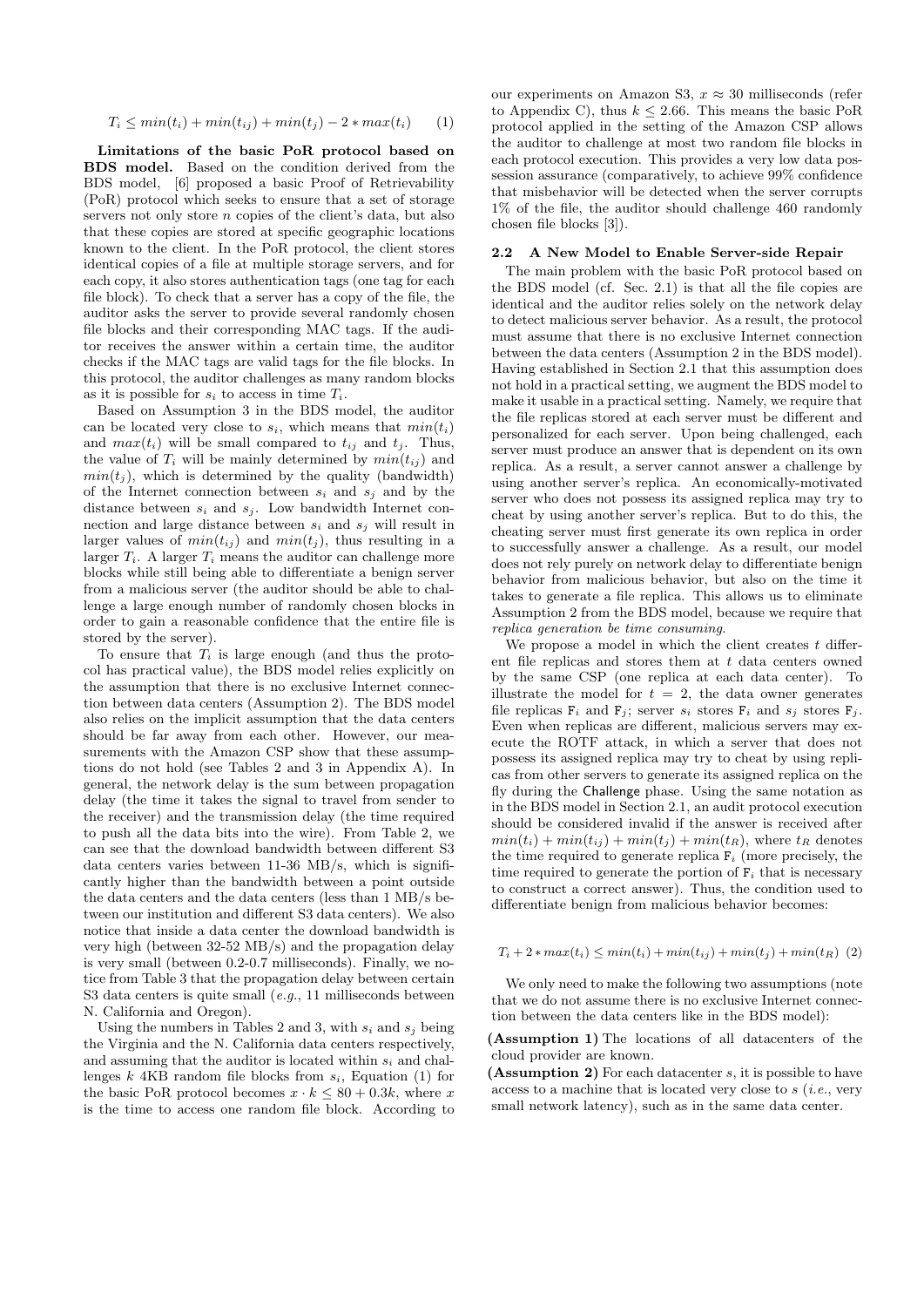# 3. System and Adversarial Model

#### 3.1 System Model

The client wants to outsource the storage of a file F. To ensure high reliability and fault tolerance of the data, the client creates  $t$  distinct replicas and outsources them to  $t$ data centers (storage servers) owned by a CSP (one replica at each data center). To ensure that the  $t$  replicas remain healthy over time, the client challenges each of the  $t$  servers periodically. Upon finding a corrupted replica, the client acts as a repair coordinator who oversees the repair of the corrupted replica (the CSP, who has premium network connection between its data centers, uses the healthy replicas to repair the corrupted replica; the client should have minimal involvement in the repair process).

We note that, given an individual file replica, say  $F_i$ , the CSP can generate any another replica, say  $F_i$ , in two steps: first recover the original file F from  $F_i$ , and then generate  $F_i$ .

#### 3.2 Adversarial model

We assume that the CSP is rational and economically motivated. The CSP will try to cheat only if cheating cannot be detected and if it achieves some economic benefit, such as using less storage than required by contract. An economically motivated adversary captures many practical settings in which malicious servers will not cheat and risk their reputation, unless they can achieve a clear financial gain. We also note that when the adversary is fully malicious, *i.e.*, it tries to corrupt the client's data without regard to its own resource consumption, there is no solution to the problem of building a reliable system with  $t$  replicas [7, 12].

The ROTF attack. We are particularly concerned with the following *replicate* on the fly  $(ROTF)$  attack: During Repair, a set of colluding servers could claim they generate a new replica whenever an existing replica has failed, but in reality they do not create and store the replica. When the client checks the newly generated replica during the Challenge phase, the set of malicious servers can collaborate to generate the replica on the fly and pass the verification successfully. Immediately after the check, the servers delete the newly generated replica, only to re-generate it on the fly when the client initiates the next check. This will hurt the reliability of the storage system, because in time the system will end up storing much fewer than  $t$  replicas, unbeknownst to the client.

To illustrate the ROTF attack, consider the setting in Figure 1(b), where  $s_i$  and  $s_j$  should to store replicas  $\mathbf{F}_i$  and  $\mathbf{F}_j$ , respectively, but only  $s_j$  stores  $\mathbf{F}_j$ . When  $s_i$  is being challenged to prove possession of  $F_i$ ,  $s_i$  can retrieve  $F_j$  from  $s_j$ , and generate  $F_i$  on the fly in order to pass the challenge. Or, it can forward the challenge to  $s_j$ , who uses  $F_j$  to generate on the fly  $F_i$  and then uses  $F_i$  to construct a valid response to the challenge. Immediately after the challenge,  $F_i$  is deleted.

The  $\alpha$ -cheating adversary. A CSP is obligated by contract to store t file replicas, which requires a total of  $t|F|$  storage. However, a dishonest CSP may try to use less than  $t|F|$ storage space and hope that this will go undetected (e.g., executes the ROTF attack). We use the following definition to denote a CSP that is using only an  $\alpha$  fraction of its contractual storage obligation:

**Definition** 3.1. An  $\alpha$ -cheating adversary is an economicallymotivated adversary that can successfully pass a challenge by only using  $\alpha t |F|$  storage (where  $\frac{1}{t} \leq \alpha \leq 1$ ).

Note that if  $\alpha < \frac{1}{t}$ , then the CSP stores less than  $|F|$ , which means that any single-replica RDC scheme [3, 15] would be enough to detect the CSP's dishonest behavior. Thus, we do not consider the case when  $\alpha < \frac{1}{t}$ .

Adversarial Strategies. Replica generation in our model is time consuming. A dishonest CSP trying to cheat by storing less replicas and executing the ROTF attack is always better off by keeping a copy of the original file F. While this strategy requires some additional storage, it increases considerably the CSP's chances to cheat undetectably because the CSP can generate any individual replica from F in one step. Otherwise, cheating would require a two-step process: To generate a particular replica that is being challenged and which is not in its possession, say  $F_i$ , the CSP would need to first recover F from an existing replica, say  $F_j$ , and then generate  $F_i$  from F. Since replica generation is a time consuming operation (and similarly recovering F from one of its replicas is also time-consuming), this twostep process would considerably increase the client's chances of detecting the CSP's dishonest behavior. Thus, we assume a dishonest CSP always stores a copy of the original file F.

Also, recall that most RDC schemes ensure efficiency by using spot checking [3, 15, 21]: The client challenges the server to prove possession of a randomly chosen subset of  $c$ blocks out of all the  $n$  file blocks. This can provide a high likelihood that the server is storing the entire file.

An  $\alpha$ -cheating adversary can adopt several strategies to distribute its  $\alpha t$ |F| storage among the t servers, which will influence its ability to remain undetected. A basic strategy is when the adversary chooses to store on one of the servers the original file F, and to store on each of  $|\alpha t| - 1$  servers a particular different replica. Thus, no data is stored on the remaining  $t - |\alpha t|$  servers. In this case, when one of the  $t - |\alpha t|$  servers is challenged, it can always generate the c challenged blocks on the fly and then construct the answer to the challenge. Let  $\sigma$  be the time required to generate the c challenged blocks for one replica.

It turns out that the best data distribution strategy for cheating is when the adversary stores in each of the t servers an  $\alpha$  fraction of the blocks from the corresponding replica for that server. Thus, the adversary will still only use  $\alpha t|\mathbf{F}|$ storage space in total<sup>1</sup>. When any of the t servers is challenged, this server will already possess, on average, an  $\alpha$ fraction of the c blocks that are being challenged. Thus, on average, it only needs to generate on the fly a  $(1-\alpha)$  fraction of the c challenged blocks, which it can do in time  $(1 - \alpha)\sigma$ . Since,  $(1 - \alpha)\sigma < \sigma$ , this strategy is always better than the previously presented basic strategy.

# 4. An RDC Scheme with Server-side Repair

In this section, we propose  $RDC - SR$ , the first replicationbased Remote Data Checking scheme that supports Serverside Repair.

The original file F has n blocks,  $F = \{b_1, \ldots, b_n\}$ , and each contains s symbols in  $GF(p)$ , where p is a large prime (at least 80 bits). We use  $j$  to denote the index of a block within a file / replica  $(i.e., j \in \{1 \dots n\})$ , and k to denote the index of a symbol in a block  $(i.e., k \in \{1...s\})$ . Let  $\kappa$  be

<sup>1</sup>Recall that we have assumed that the adversary always stores one original file copy F, thus the total storage is  $(\alpha t +$ 1)|F|; when t is large, this can be approximated by  $\alpha t|\mathbf{F}|$ .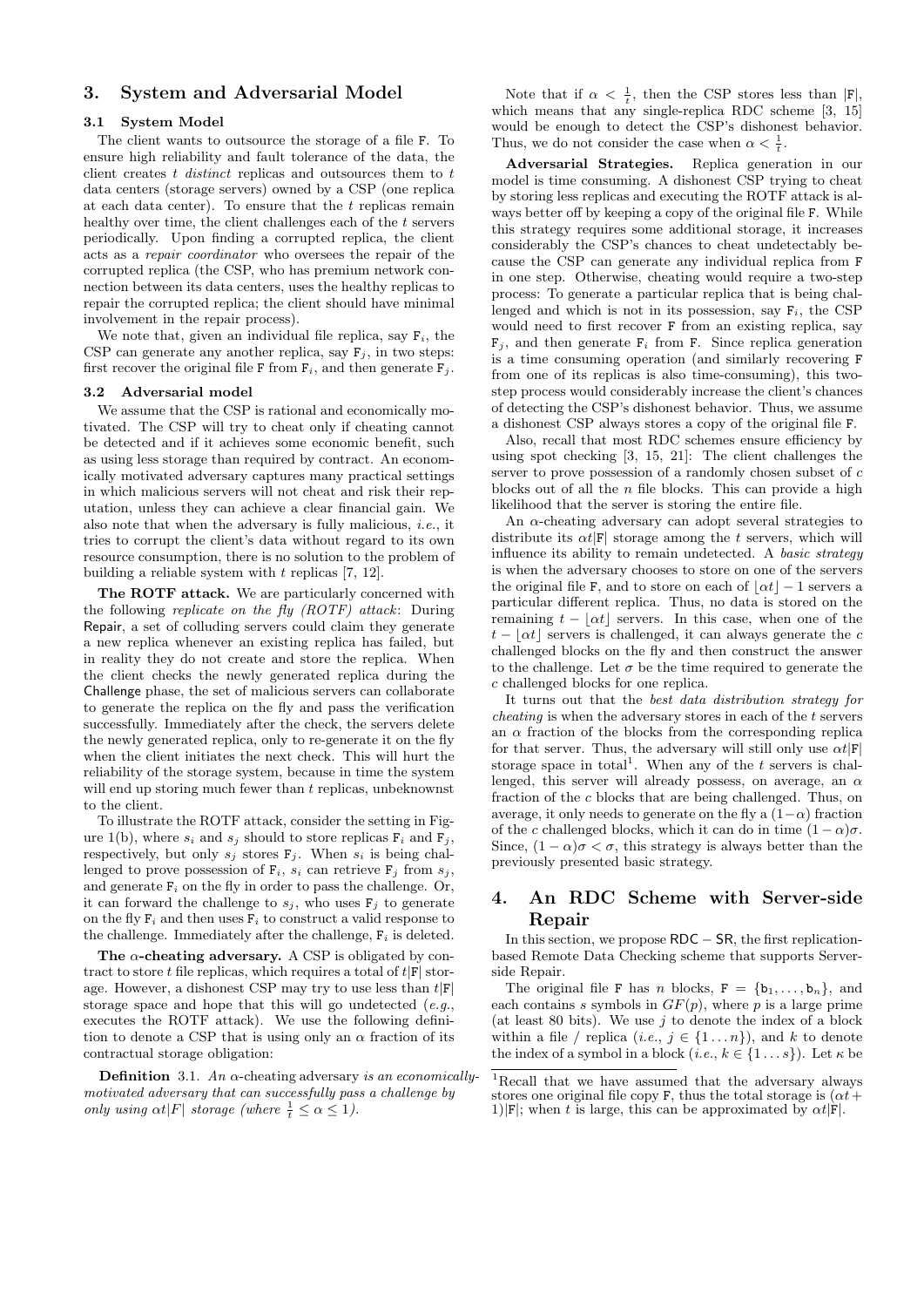a security parameter. We make use of two pseudo-random functions (PRFs) h and  $\gamma$  with the following parameters:  $h: \{0,1\}^{\kappa} \times \{0,1\}^* \rightarrow \{0,1\}^{\log p}$ 

$$
-\gamma : \{0,1\}^{\kappa} \times \{0,1\}^* \to \{0,1\}^{\log p}
$$

RDC − SR overview. Like any RDC system for a multipleserver setting  $[12, 7, 24, 11]$ , RDC – SR consists of three phases: Setup, Challenge and Repair. During the Setup phase, the client first preprocesses the original file and generates  $t$  distinct replicas. We use  $i$  to denote the index of the replica (*i.e.*,  $i \in \{1...t\}$ ). To differentiate the replicas, we adopt a masking strategy similar as in [12], in which every symbol of the original file is masked individually by adding a random value modulo  $p$ . We introduce a new parameter  $n$ , which denotes the number of masking operations imposed on each symbol when generating a distinct replica.  $\eta$  can help control the computational load caused by the masking, e.g., we can choose a larger  $\eta$  if we try to make the masking more expensive for a block. This has the advantage that we can adjust the load for masking to defend against different adversarial strenghts (see Sec. 3.2). The client then generates verification tags for every replica, one tag per file block. Each verification tag is computed similarly as in [21], namely as a message authentication code by combining universal hashing with a PRF [16, 20, 22, 27]. After having generated  $t$  distinct replicas and the corresponding verification tags, the client sends those replicas to  $t$  different data centers of the CSP (one replica per server), and the set of all verification tags to each data center. The client also makes public the key used for generating the distinct replicas, so that the servers can use it during Repair to generate new replicas on their own.

During the Challenge phase the client acting as the verifier uses spot checking to check the replica at each server  $s_i$ , in which it randomly samples a small subset of blocks from a replica and checks their validity based on the the server  $s_i$ 's response. Such a technique can detect replica corruption with high probability [3], and has the advantage of only imposing a small overhead on both the client and the server. We use a threshold  $\tau$  for our new model (see Sec. 2.2): If the response from a server is not received within time  $\tau$ , then that replica will be considered corrupted.

The Repair phase is activated when the verifier has detected a corrupted replica during Challenge. The client acts as the repair coordinator, *i.e.*, it coordinates the CSP's servers to repair the corruption. We take advantage of the fact that a CSP usually has premium bandwidth between its data centers (refer to Table 2) and permit the servers to collaborate among themselves to restore the corrupted replica (the key for generating distinct replicas is known to the CSP). Thus, the system only imposes a small management load on the client (data owner).

A detailed description of RDC − SR is provided in Figures 2 and 3, together with the following explanation of the three phases.

The Setup phase. The client first generates keys  $K_1$  and  $K_2$ .  $K_1$  will be used to compute the verification tags and  $K_2$  will be used in generating distinct replicas. It then picks s random numbers,  $\eta$ , and threshold  $\tau$  (refer to Sec. 5 – Parameterization and Guidelines on how to exactly determine  $\eta$  and  $\tau$ ). The client then calls GenReplicaAndMetadata t times in order to generate  $t$  distinct replicas and the corresponding verification tags. Each replica will be sent to a

We construct RDC – SR in three phases, Setup, Challenge, and Repair. All arithmetic operations are in  $GF(p)$ , unless noted otherwise explicitly.

Setup: The client runs  $(K_1, K_2) \leftarrow \text{KeyGen}(1^{\kappa})$ , and picks s

random numbers  $\delta_1, \ldots, \delta_s \stackrel{R}{\leftarrow} GF(p)$ . The client also chooses  $\alpha$  and determines the values  $\eta$  and  $\tau$ , and then executes: For  $1\leq i\leq t$ :

1. Run 
$$
(t_{i1},...,t_{in},F_i)
$$
  
GenReplicaAndMetadata $(K_1, K_2, F, i, \delta_1,..., \delta_s, \eta)$ 

2. Send  $F_i$  to server  $S_i$  for storage (each  $S_i$  is located in a different data center of the CSP) and send the verification tags  $t_{i1}, \ldots, t_{in}$  to each server.

The client may now delete the file F and stores only a small, constant, amount of data:  $K_1$ ,  $\delta_1$ , ...,  $\delta_s$ ,  $\eta$ , and  $\tau$ .  $K_2$  is made public.

Challenge: Client C uses spot checking to check possession of each replica  $F_i$  stored at server  $S_i$ . In this process, each server uses its stored replica and the corresponding verification tags to prove data possession. Suppose  $C$  challenges server  $\tilde{S}_i$ . Let query Q be the c-element set  $\{(j, v_j)\}\)$ , in which j denotes the index of the block to be challenged, and  $v_j$  is a randomly chosen value from  $GF(p)$ .

- 1.  $C$  generates Q and sends Q to server  $S_i$
- 2.  $S_i$  runs  $(\rho_1, \ldots, \rho_s, t) \leftarrow$  GenProof $(Q, F_i, t_{i1}, \ldots, t_{in})$
- 3. S<sub>i</sub> sends to C the proof of possession  $(\rho_1, \ldots, \rho_s, t)$
- 4. C checks whether the response time is larger than If yes, C declares  $S_i$  as faulty. Otherwise, C checks the validity of the proof  $(\rho_1, \ldots, \rho_s, t)$  by running CheckProof $(K_1, \delta_1, \ldots, \delta_s, Q, \rho_1, \ldots, \rho_s, t, i)$

Repair: Assume that in the Challenge phase  $C$  has identified a  $\overline{\text{faulty}}$  server whose index is  $y$  (*i.e.*, the corresponding replica has been corrupted). C acts as the repair coordinator. It communicates with the CSP, asks for a new server from the same data center to replace the corrupted server, and coordinates from where the new server can retrieve a healthy replica to restore the corrupted replica. Suppose  $S_i$  is selected to provide the healthy replica. The new server will reuse the index of the faulty server, namely, y.

- 1. Server  $S_y$  retrieves the replica  $F_i = \{\mathbf{m}_{i1}, \ldots, \mathbf{m}_{in}\}\$  and all the verification tags from server  $S_i$
- 2. Server  $S_y$  generates its own replica: For  $1 \leq j \leq n$ :
	- For  $1 \leq k \leq s$ :  $\mathfrak{m}_{yjk} = \mathfrak{m}_{ijk} \sum_{l=1}^{n} \gamma_{K_2}(i||j||k||l) + \sum_{l=1}^{n} \gamma_{K_2}(y||j||k||l)$  $\sum_{l=1}^{\eta} \gamma_{K_2}(y||j||k||l)$

Figure 2: RDC − SR: a replication-based RDC system with Server-side Repair

server located in a different data center of the CSP. The entire set of verification tags will be sent to each server. The client may then delete the original file and only keep a small amount of key material.

In GenReplicaAndMetadata, the client masks the original file at the symbol level, applying  $\eta$  masking operations to each symbol. Each masking operation consists of adding a pseudo-random value to the symbol; this pseudo-random value is the output of a PRF applied over the concatenation of the replica index, the block index, the symbol index, and an integer  $l$   $(l \in \{1 \dots \eta\})$ .

The Challenge phase. For this phase, we integrate spot checking [3, 15, 21] with our new model introduced in Sec. 2.2. The client (verifier) sends a challenge request to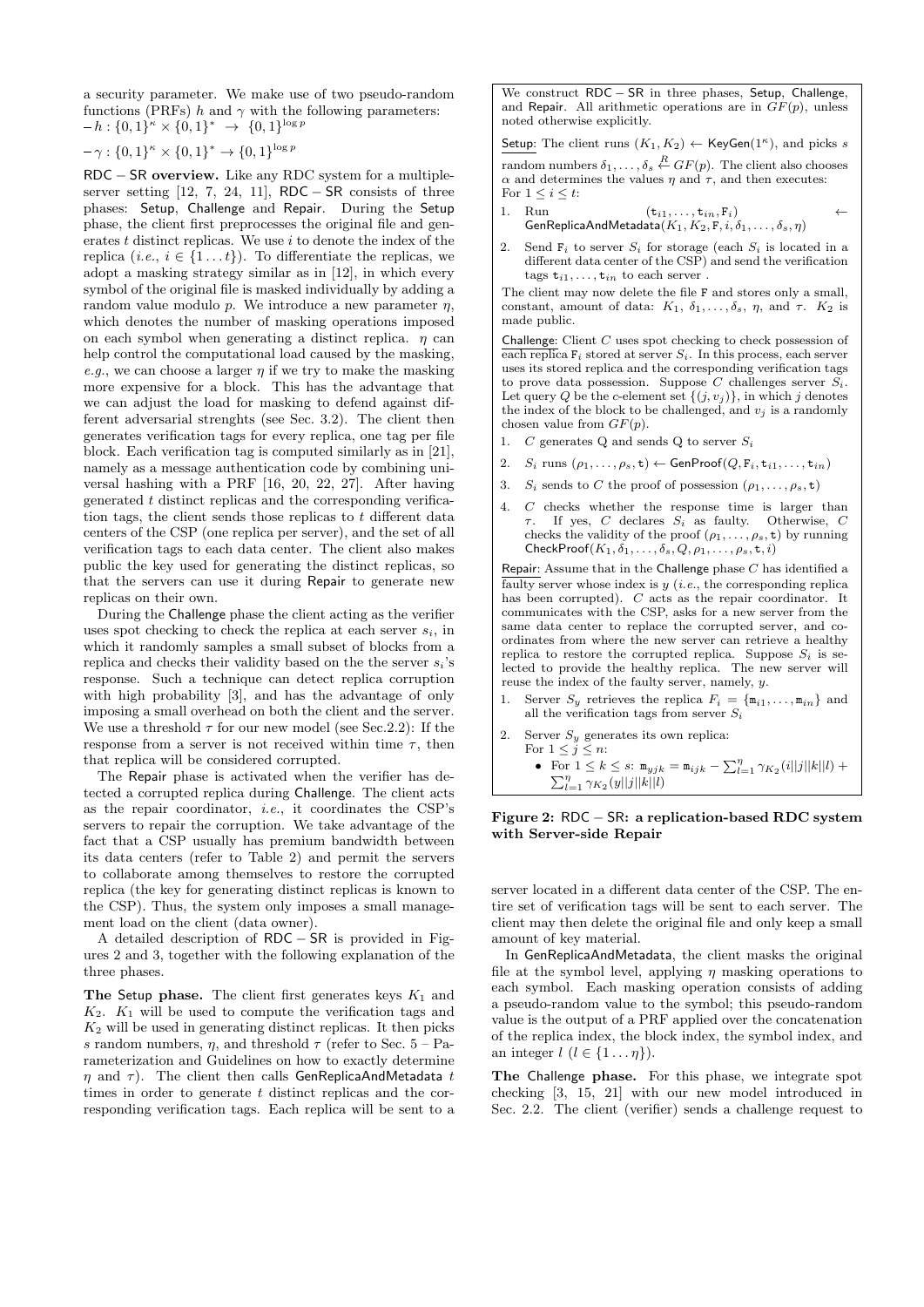KeyGen( $1^{\kappa}$ ): Randomly choose two keys:  $K_1, K_2 \stackrel{R}{\leftarrow} \{0, 1\}^{\kappa}$ . Return  $(K_1, K_2)$ GenReplicaAndMetadata $(K_1, K_2, F, i, \delta_1, \ldots, \delta_s, \eta)$ : 1. Parse F as  $\{b_1, \ldots, b_n\}$ 2. Generate the i-th replica: For  $1 \leq j \leq n$ : • Mask block  $\mathbf{b}_j$  at the symbol level and get  $\mathbf{m}_{ij}$ For  $1 \leq k \leq s$ :  $m_{ijk} = b_{jk} + \sum_{l=1}^{n} \gamma_{K_2}(i||j||k||l)$ 3. Compute verification tags: For  $1 \leq j \leq n$ :  $\mathbf{t}_{ij} = h_{K_1}(i||j) + \sum_{k=1}^{s} \delta_k \mathbf{m}_{ijk}$ 4. Return  $({\bf t}_{i1},..., {\bf t}_{in}, {\bf F}_i = \{m_{i1},..., m_{in}\})$ GenProof $(Q, F_i, t_{i1}, \ldots, t_{in})$ : 1. Parse Q as a set of c pairs  $(j, v_j)$ . Parse  $F_i$  as  $\{\mathbf m_{i1},\ldots,\mathbf m_{in}\}.$ 2. Compute  $\rho$  and t: • For  $1 \leq k \leq s$ :  $\rho_k = \sum_{(j,v_j) \in Q} v_j \mathbb{m}_{ijk} \mod p$  $\bullet\text{ }t=\sum_{(j,v_j)\text{ }\in\text{ }Q}v_j\mathtt{t}_{ij}\text{ }\text{mod }p$ 3. Return  $(\rho_1, \ldots, \rho_s, \mathbf{t})$ CheckProof $(K_1, \delta_1, \ldots, \delta_s, Q, \rho_1, \ldots, \rho_s, \mathbf{t}, i)$ : 1. Parse  $Q$  as a set of c pairs  $(j, v_j)$ 2. If  $\mathbf{t} = \sum_{(j,v_j) \in Q} v_j h_{K_1}(i||j) + \sum_{k=1}^s \delta_k \rho_k \text{ mod } p$ , return "success". Otherwise return "failure".

Figure 3: Components of RDC − SR

each of the t servers. For each challenge, the client selects c random replica blocks for checking. The challenged server parses the request, calls GenProof to generate the proof, and sends back the proof. If the client does not receive the proof within time  $\tau$ , it marks that particular server as faulty and its replica as corrupt. Otherwise, the client checks the validity of the proof by calling CheckProof.

The Repair phase. During the Repair phase, the client acts as the repair coordinator; our approach here is novel compared to previous work, in which the client itself repairs the data by downloading the entire file to regenerate a corrupt replica [12, 7, 11]. The client contacts the CSP, reports the corruption, and coordinates the CSP's servers to repair the corruption. The server which is found faulty in the Challenge phase should be replaced by a new server from the same data center. The new server contacts one of the healthy servers, retrieves a replica, un-masks it to restore the original file, and masks the original file to regenerate the corrupted replica. The new server directly retrieves the entire set of verification tags from this healthy server (recall that the entire set of verification tags is stored at every server). Note that the size of the set of all verification tags is always small compared to the data.

# 5. Guidelines for using RDC − SR

In order to setup the system, the data owner must initially decide the type of adversary it wants to protect the data against. Concretely, by picking a value for  $\alpha$ , the data owner seeks to protect its data against a CSP that is modeled as an  $\alpha$ -cheating adversary. For example, by picking a small  $\alpha$ , the data owner achieves protection against a CSP that will try to cheat by corrupting a large amount of the data. This type of corruption is easier to detect and, as a result, the

data owner can afford to use a smaller masking factor. On the other hand, by picking a large  $\alpha$ , the data owner seeks protection against a more stealthy CSP that only corrupts a small fraction of the data. As a result, the data owner needs to use a larger masking factor.

Once the data owner fixes  $\alpha$ , it can derive the two parameters:  $\eta$  (the masking factor) and  $\tau$  (the time threshold used to validate the audit protocol).

Estimating  $\eta$ . From Sec. 3, we have  $T_i \leq min(t_i)$  +  $min(t_{ij}) + min(t_j) + min(t_R) - 2 * max(t_i)$ , which can be further simplified as  $T_i \leq t_{ij} + t_j - t_i + t_R$  (Let x be the time each of the c challenged file blocks contributes to the generation of the proof by the server. Since  $T_i$  is the upper bound on the execution time of the auditing protocol (as defined in Sec. 2.1), we have  $c \cdot x \leq T_i$ . Based on the triangle inequality, we always have  $t_{ij} + t_j - t_i \geq 0$ . To have a coarse evaluation of  $\eta$ , we neglect  $t_{ij} + t_j - t_i$ , which is always small compared to  $t_R$  (milliseconds compared to seconds, as shown in Table 4 of Appendix B which contains some typical values based on our experiments for Amazon S3). Thus, we get  $c \cdot x \leq t_R$ .

Let  $t_{nrf}$  denote the time required to compute one PRF (specifically, one computation of the function  $\gamma$  used to mask a symbol in  $RDC - SR$ ). Then, for a challenge that checks c blocks, assuming that the adversary adopts the best attack strategy (see Sec. 3.2), we have  $t_R = (1 - \alpha) \cdot c \cdot s \cdot \eta \cdot t_{prf}$ . We thus get  $c \cdot x \leq t_R = (1 - \alpha) \cdot c \cdot s \cdot \eta \cdot t_{prf}$ , which means that  $\eta \geq \frac{x}{(1-\alpha)\cdot s\cdot t_{prf}}$  (recall that s is the number of symbols in a file block). The client should choose  $\eta$  as the smallest integer which satisfies this condition.

Estimating  $\tau$ . The time threshold  $\tau$  can be computed as  $c \cdot x + 2 \cdot t_i$ . As defined earlier in this section, x denotes the time each of the c challenged file blocks contributes to the generation of the proof by the server, which should include the time for accessing one block and computing the proof for one block.  $t_i$  denotes the network delay between the challenged server and the client.

It turns out it is not trivial to estimate  $x$  for the Amazon CSP. In our experiments, the value  $x$  exhibits some variation due to the fact that sampling a random block in Amazon S3 can be very large in some rare cases (in those cases it will be difficult to differentiate between benign and malicious CSP behavior). However, based on our experiments we observed that, out of 240 protocol executions,  $95\%$  of the values for x are within the range [0.025 sec, 0.034 sec] for the AWS Oregon region. Thus, the data owner should use the top value in this range (0.034 sec) to estimate x in the formula for  $\tau$ if the data is stored in the Oregon S3 region. We propose three ways in which the data owner can acquire  $x$ : First of all, data owners can estimate  $x$  themselves by measuring it directly in the target data centers; Secondly, the CSP could determine such a range and publish it; Thirdly, it can be estimated by a trusted third party. Note that if  $x$  is estimated by data owners or trusted third parties, the CSP should not be able to differentiate the events of "estimating  $x$ " and "regular data access", thus it cannot affect the effectiveness of verification by artificially manipulating the value of  $x$ .

# 6. Security Analysis for RDC − SR

Our RDC − SR scheme is an RDC scheme and it can be easily shown that, in the context of each individual server that holds a replica, RDC − SR provides the data owner with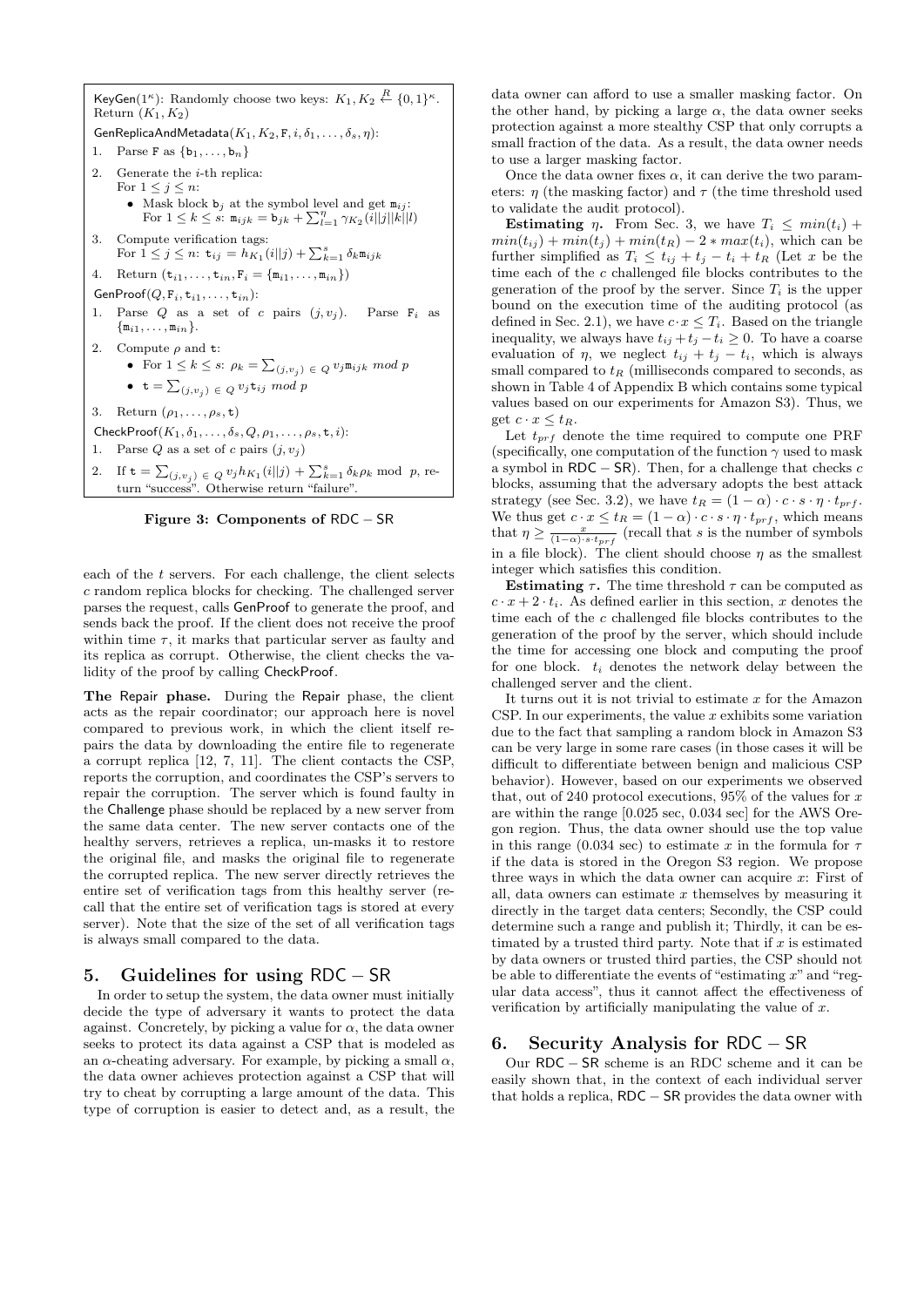a guarantee of data possession of that replica by using an efficient spot checking mechanism [3, 15]. Note that confidentiality of the data from the CSP is an orthogonal problem to RDC (although our RDC − SR scheme could easily achieve confidentiality by encrypting the original file and then storing masked replicas of the encrypted file).

As opposed to previous work on RDC, the paradigm we introduce in this paper allows the servers themselves to generate new replicas for repair purposes. This opens the door to a new attack, the replicate on the fly (ROTF) attack, in which the economically-motivated servers claim to store t replicas, but in reality they store less than  $t|F|$  data and generate the missing data on the fly upon being challenged by the client. The following theorem shows that RDC − SR can mitigate the ROTF attack executed by an  $\alpha$ -cheating adversary (defined in Sec. 3.2):

THEOREM 6.1. In RDC – SR, an  $\alpha$ -cheating adversary can successfully execute the ROTF attack without being detected with a probability of at most  $\alpha^c c(1-\alpha)$ , where c is the number of file blocks checked by the client in a challenge.

For fixed values of  $\alpha$ , we can always choose c such that the probability that a server is cheating successfully without being detected becomes negligibly small. For example, if a server is storing only 90% of the data (*i.e.*,  $\alpha = 0.9$ ), challenging  $c = 400$  random blocks, ensures that the upper bound on the probability of server cheating is  $1.99 * 10^-$ .

PROOF. Per Definition 3.1, an  $\alpha$ -cheating adversary is an economically-motivated adversary that only uses  $\alpha t |F|$  storage (where  $1/t \leq \alpha \leq 1$ ). We have established in Sec. 3.2 that the best data distribution strategy for cheating is when each malicious server stores only an  $\alpha$  fraction of the blocks from the replica it is supposed to store. Thus each malicious server is missing an  $(1 - \alpha)$  fraction of the file blocks.

As described in Sec. 5, the time threshold  $\tau$  in RDC – SR is computed based on the assumption that every time the client randomly checks c blocks from a file stored in one of the t servers, at least  $(1 - \alpha)c$  blocks are from the missing  $(1-\alpha)$  fraction of the file, and thus the server has to compute  $(1-\alpha)c$  blocks on the fly. However, if the number of checked blocks from the  $(1-\alpha)$  missing fraction is less than  $(1-\alpha)c$ , then the cheating server will be able to successfully pass the check because it has to generate less than  $(1-\alpha)c$  blocks on the fly and can provide a reply in a time less than  $\tau$ .

When a server is missing an  $(1 - \alpha)$  fraction of the file blocks and the client randomly challenges c blocks, let P be the probability that less than  $(1 - \alpha)c$  blocks will be challenged among the missing file blocks. This is the probability that the cheating server is able to cheat successfully without being detected. We evaluate P next.

Evaluating  $P$  is equivalent to evaluating the probability that the number of challenged blocks that are among the non-missing  $\alpha$  fraction of blocks is at least  $c\alpha + 1$ . The number of possible cases that more than  $c\alpha + 1$  challenged blocks are from the non-missing  $\alpha$  fraction of the file is:  $\binom{n\alpha}{c} + \binom{n\alpha}{c-1} + \ldots + \binom{n\alpha}{c-c(1-\alpha)+1}$ , where *n* is the total number of file blocks.

Thus,  $P = \frac{{\binom{n\alpha}{c}} + {\binom{n\alpha}{c-1}} + \ldots + {\binom{n\alpha}{c-c(1-\alpha)+1}}}{{\binom{n\alpha}{c}}}$  $\frac{(n+1)(c-c(1-\alpha)+1)}{(c)}$ . Considering that  $\binom{n\alpha}{x-1} \leq \binom{n\alpha}{x}$  whenever  $2 \leq x \leq \frac{n\alpha+1}{2}$ , and that  $c \leq \frac{n\alpha}{2}$  $n\alpha+1$  and that  $\alpha < n\alpha+1$ always holds in practice because  $c$  is a small constant in the RDC literature (*e.g.*,  $c = 400$ ) compared to *n*, we have:

$$
P \leq \frac{\binom{n\alpha}{c}c(1-\alpha)}{\binom{n}{c}} = \frac{\binom{n\alpha}{c}}{\binom{n}{c}}c(1-\alpha) = \frac{n\alpha(n\alpha-1)\dots(n\alpha-c+1)}{n(n-1)\dots(n-c+1)}c(1-\alpha)
$$

$$
\alpha) = \frac{n\alpha}{n}\frac{n\alpha-1}{n-1}\dots\frac{n\alpha-c+1}{n-c+1}c(1-\alpha) = \alpha\frac{n}{n}\alpha\frac{n-\frac{1}{\alpha}}{n-1}\dots\alpha\frac{n-\frac{c-1}{\alpha}}{n-(c-1)}c(1-\alpha)
$$

$$
\alpha) \leq \alpha^{c}c(1-\alpha).
$$
Thus  $P \leq \alpha^{c}c(1-\alpha)$ .

Thus,  $P \leq \alpha^c$  $-\alpha$ ).

# 7. Implementation and Experiments

### 7.1 Background on Amazon's Cloud Services (AWS)

We provide some background for Amazon's cloud services within the United States, called Amazon Web Services (AWS). EC2 is Amazon's cloud computing service and S3 is Amazon's cloud storage service. In the United States, Amazon has three EC2 regions (US East - Virginia, US West - North California, and US West - Oregon) and three S3 regions (US Standard, US West - North California, and US West - Oregon). Based on our measurements in Table 2 and 3 of Appendix A, the following EC2 and S3 regions are located extremely close to each other and have very high network connection between them, thus we consider them in the same region: Virginia (EC2 US East - Virginia and S3 US Standard), N. California (EC2 US West - North California and S3 US West - North California), and Oregon (EC2 US West - Oregon and S3 US West - Oregon).

#### 7.2 Experimental Setup

We build and test our prototype for RDC − SR on Amazon Web Services (AWS). Each server is run on an EC2 large instance (4 ECUs, 2 Cores, and 7.5GB Memory, created from Amazon Linux AMI 64-bit image). The client is run on a machine located in our institute, equipped with Intel Core 2 Duo system with two CPUs (each running at 3.0GHz, with a 6144KB cache), 333GHz frontside bus, 4GB RAM and a Hitachi HDP725032GLA360 360GB hard disk with ext4 file system. In the following, our EC2 instances and S3 data are located in the Oregon region, unless noted otherwise. The prototype for RDC − SR has been implemented in C and uses OpenSSL version 1.0.0e [1] for cryptographic operations.

From Sec. 5, we have  $\eta \geq \frac{x}{(1-\alpha)\cdot s\cdot t_{prf}}$  and we also choose  $x = 0.034$  sec. We estimate  $t_{prf} = 4.3 \mu sec$  for an EC2 large instance (EC2 Oregon). We choose 40 KB for the file block size and 80-bit prime number  $p$ , thus  $s$  is 4000.

We use the following values for  $(\alpha, \eta)$  in our experiments:  $(0.6, 5), (0.7, 7), (0.8, 10)$  (recall from Sec. 5 that once  $\alpha$  is fixed,  $\eta$  can be computed). We use these values for  $\alpha$  to reflect an economically-motivated CSP (such a CSP would not likely be interested in saving a small amount of storage, so we don't consider cases when  $\alpha > 0.8$ ). The experimental results are averaged over 20 runs, unless noted otherwise.

Preprocess. The file to be outsourced is preprocessed by an EC2 large instance, generating 3 different replicas and the corresponding verification tags. The replicas are then stored at 3 different S3 regions, one replica per region. All the verification tags are stored at every S3 region. In our experiments, we adopt a slightly different strategy from the scheme described in Sec. 4: One of the 3 different replicas is the actual original file. This strategy speeds up the repairing of a corrupted replica, because the replica can be computed directly from the original file (a similar approach was proposed in [13, 19]).

We measure the time for masking, verification tag generation and total preprocessing for one masked replica un-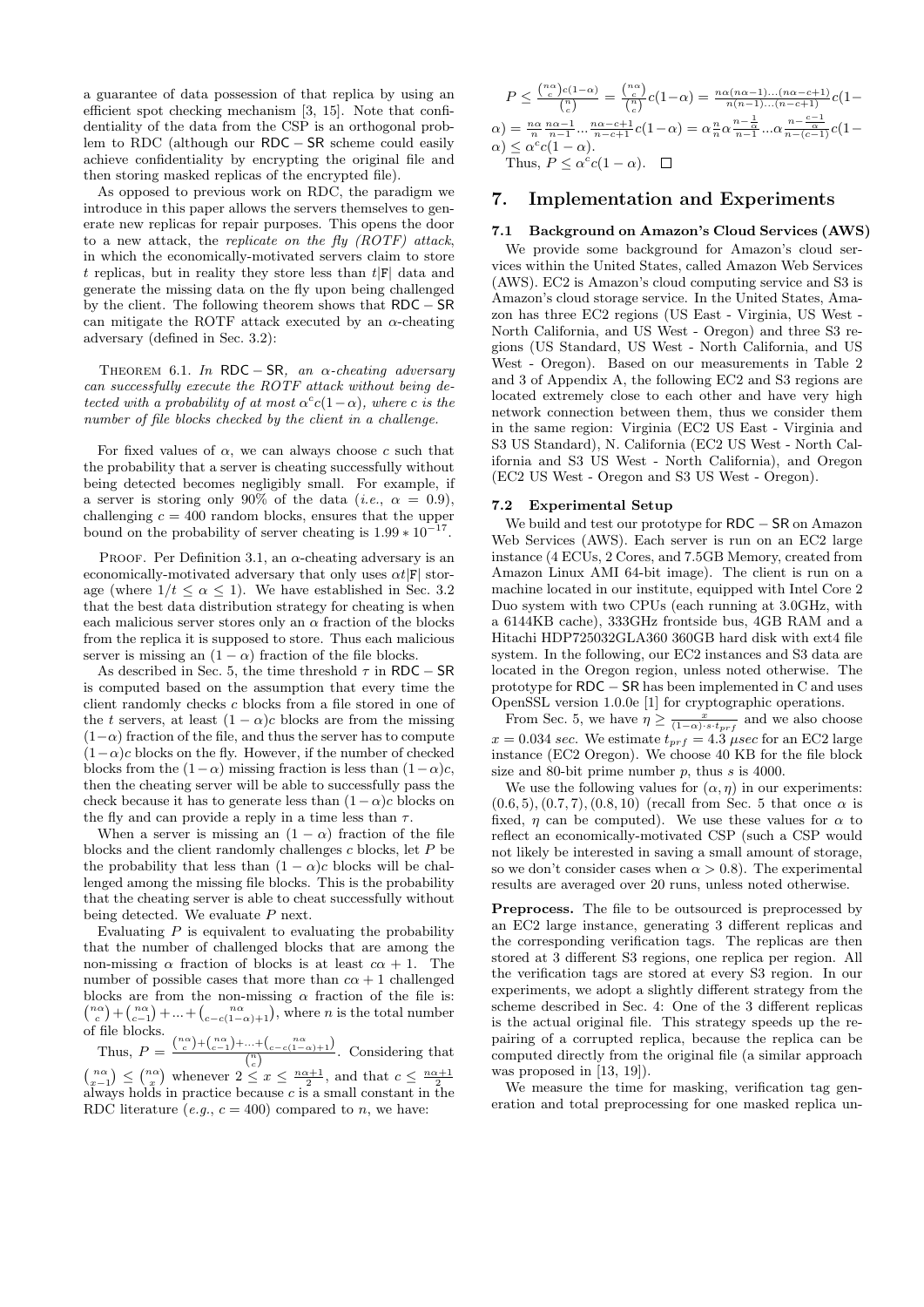| $\alpha$ | η  | operation        | throughput $(MB/s)$ |
|----------|----|------------------|---------------------|
|          |    | masking          | 0.44                |
| 0.6      | 5  | verification tag | 5.2                 |
|          |    | total            | 0.41                |
|          |    | masking          | 0.32                |
| 0.7      | 7  | verification tag | 5.2                 |
|          |    | total            | 0.3                 |
|          |    | masking          | 0.22                |
| 0.8      | 10 | verification tag | 5.2                 |
|          |    | $_{\rm total}$   | 0.21                |

Table 1: Preprocessing throughput

der three sets of  $(\alpha, \eta)$  parameters. We repeat the experiments for four different file sizes (20MB, 50MB, 80MB, and 100MB). Table 1 shows the throughput for total preprocessing and its different components.

We have several observations for Table 1: First, the throughput of masking operation decreases when  $\alpha$  increases. This is expected because a larger  $\alpha$  means that it is more difficult to detect the adversarial behavior, thus, we need a larger  $\eta$ , hence more computations are required for masking. Secondly, the throughput of verification tag computation is independent of  $\alpha$ , due to the fact that the verification tags are computed over the masked replica, which is independent of  $\eta$ , hence independent of  $\alpha$ . Thirdly, the throughput of total preprocessing, which includes masking and verification tag computation, is always close to but a little smaller than the throughput of masking, since the verification tag computation is very efficient (can generate verification tags for more than 5MB data in one second) and only has a small impact to the total preprocessing time.

Challenge. The client issues a challenge to the server (run in an EC2 large instance). The server samples blocks from S3 in the same region, and computes and sends back the proof. The client then checks the proof. For simplicity, we only challenge the server running in EC2 Oregon which is responsible for the replica stored in S3 Oregon. The number of blocks to be challenged is  $c = 400$ , which provides a high guarantee to detect data corruption by the server [3]. For the chosen values of  $\alpha$  (Table 1) and c, the probability that a server performs the ROTF attack without being detected is less than  $1.38 * 10^{-37}$  (cf. Sec. 6). Amazon S3 offers a REST API to access data, which is based on the HTTP/1.0 protocol. Although HTTP supports operations on multiple ranges of the target object in one request, Amazon S3 only supports one range. This means that in order to sample 400 random blocks, we must send 400 different requests for a one-block range. This explains partially the large variation we observe in block access time for S3 (Figures 4(b) and 5(b)), thus we average the block access time over 100 runs. We examine two cases:

- Benign case: The CSP is honest, *i.e.*, it strictly stores the replicas in the corresponding regions according to the contract. Upon challenge, the server uses the data from the same region to pass the challenge. In this case, the total server computation includes sampling challenged blocks from S3 of the same region and computing the proof.
- Adversarial case: The CSP is cheating by not storing all replicas in their entirety according to the contract. The malicious CSP adopts the best attack strategy described in Sec. 3.2. Because the server will only have an  $\alpha$  fraction of

the challenged blocks, it retrieves the other  $(1-\alpha)$  fraction from another region and recreates the missing blocks on the fly. The total server computation for this case includes sampling challenged blocks from S3 of the same region, generating a  $1 - \alpha$  fraction of the challenged blocks (by masking the original file blocks), and computing the proof.

We repeat the experiments for different sets of  $(\alpha, \eta)$  parameters and for different file sizes. Figure 4 and 5 show the server computation and client computation for both cases.

For the benign case, we observe from Fig. 4 that the total server computation and its various components as well as the client (verifier) computation are independent of file size and of  $\alpha$ . This is expected because: First of all, we rely on spot checking [3] which always randomly samples a fixed number of blocks from the masked replica, thus can maintain constant server/client computation. Secondly, during a challenge, the operations on both server and client are over the masked replica, which is independent of  $\eta$ , hence independent of  $\alpha$ . Figure 4(d) shows that the time for the client to check the proof is less than 7 msec, which justifies our claim that the system imposes a small load on the verifier during the challenge phase.

For the adversarial case, we observe from Fig. 5 that the total server computation and its various components are independent of filesize. The reason has been explained in the benign case. For Figure  $5(c)$ , we expected to see that the masking time is independent of  $\alpha$ , because: The malicious server always stores only an  $\alpha$  fraction of the corresponding data, and generates the  $1 - \alpha$  fraction of challenged blocks on the fly (by masking). Larger  $\alpha$  means that the malicious server has to generate less challenged blocks but generating one challenged block will be more expensive, thus, the masking time for the 1−α fraction of challenged blocks should be almost constant. However, Figure 5(c) shows that for the case of  $\alpha = 0.7$ , the masking time is larger than those of other two cases. This discrepancy can be explained because we must always choose  $\eta$  as an integer number. The server masking time is  $400(1-\alpha) \cdot s \cdot \eta \cdot t_{prf}$ , which is determined by the multiplication of  $1-\alpha$  and  $\eta$ . For the case of  $\alpha = 0.7$ , the minimum integer for  $\eta$  is 7, thus,  $(1 - \alpha) \cdot \eta = 2.1$ . For both cases  $\alpha = 0.6$  and  $\alpha = 0.8$ ,  $(1-\alpha) \cdot \eta = 2 < 2.1$ . This explains where such a discrepancy comes from. However, note that there is a lower bound on the server masking time, because  $400(1-\alpha) \cdot s \cdot \eta \cdot t_{prf} \ge 400(1-\alpha) \cdot s \cdot t_{prf} \cdot \frac{x}{(1-\alpha) \cdot s \cdot t_{prf}} = 400x =$ 13.6 sec. We observe that most of the points in Figure  $5(c)$ are over this lower bound, except the point in 20MB filesize when  $\alpha = 0.6$ , but we still consider this point as valid since it is only 1% smaller. The existence of the lower bound for the server masking time guarantees that even if the malicious server has the magic power to access the data and compute the proof instantly (*i.e.*, the times shown in Figure  $5(b)$  and Figure 5(d) are 0), it still cannot cheat successfully, since the time for generating the  $1 - \alpha$  fraction of challenged blocks will be always larger than  $400x$ , which is the total server computation for the benign case.

Figure 5(d) shows that the time for the server to compute the proof varies with  $\alpha$ . However, we can still conclude that this time is independent of  $\alpha$  given that the variance is quite small (around  $1\%$ ).

According to the guidelines for establishing the time threshold  $\tau$  in Sec. 5,  $\tau$  should be 13.7 sec (c=400, x = 0.034 sec,  $t_i = 0.045$  sec based on our experiments). We see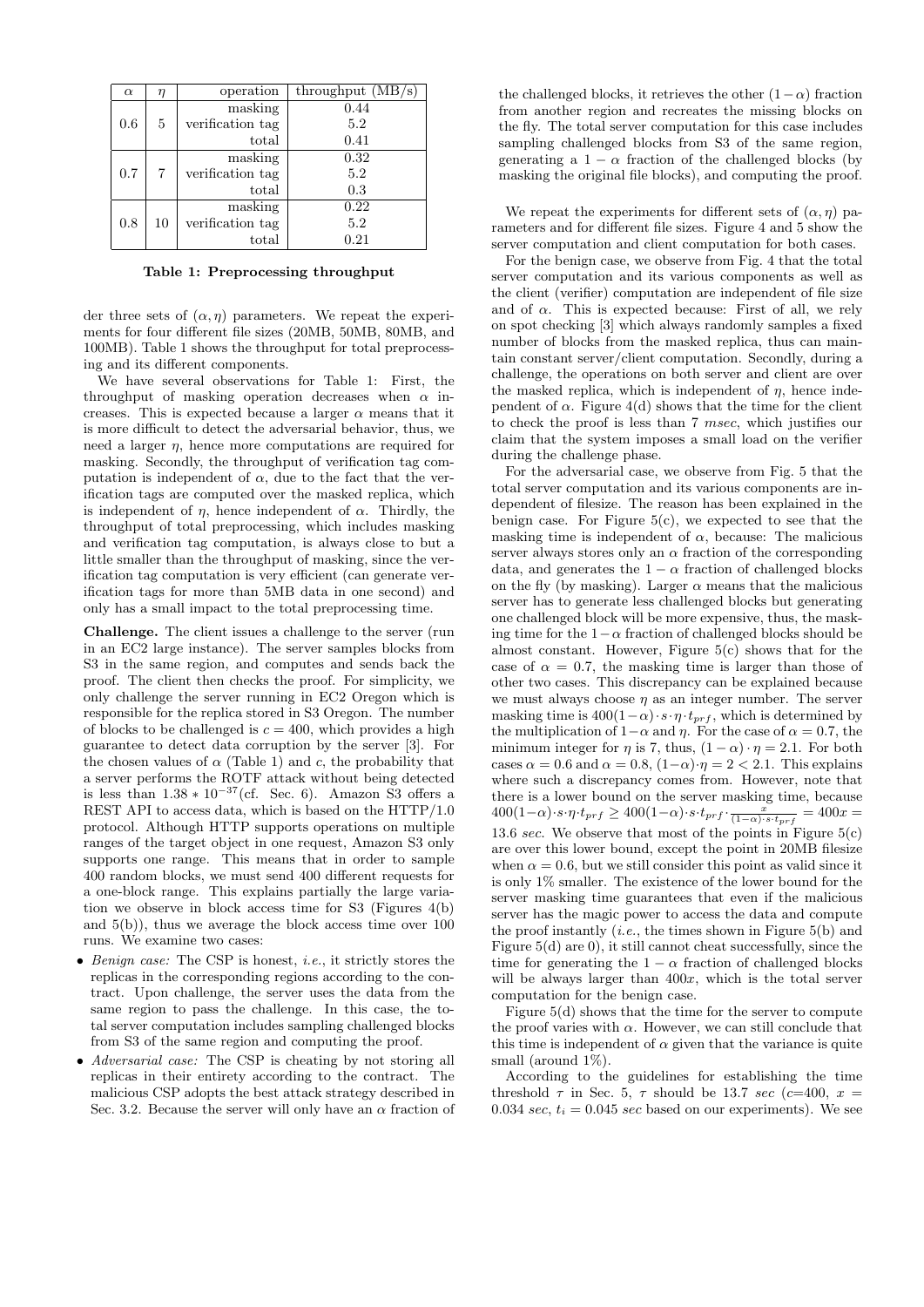

Figure 5: Computational cost for the server and its various components in challenge phase (adversarial case).



another region Figure 6: Computational cost for repairing a replica.

that  $95\%$  of the individual runs for Figure  $4(a)$  are below this threshold, and  $100\%$  of the individual runs for Figure  $5(a)$ are above this threshold. This confirms the practical value of using a time threshold to establish if the CSP is malicious.

Repair. We assume that the replica stored in S3 Oregon has been found corrupted, and the replica stored in S3 California is retrieved to repair the corruption. The repair server runs in a large instance from EC2 Oregon. The server downloads the replica from S3 California and masks it to generate the replica for S3 Oregon. The server also downloads all the verification tags from another S3 region (this time is negligible in our experiment). The results are shown in Figure 6 (this includes time for masking to generate a new replica, as described Table 1). We observe from Figure 6(a) that, for repairing one replica, total server computation increases with  $\alpha$ . This is because, as shown in Preprocessing, larger  $\alpha$ will result in larger masking computation, and the masking computation dominates the total repair computation.

One significant advantage in the repair phase is that the client can be kept lightweight, e.g., the client only needs to exchange a few messages to coordinate the repair procedure. This justifies our claim that the system imposes a small management load on the data owner during repair.

# 8. Related Work

RDC for the single-server setting. Early RDC schemes have focused on ensuring the integrity of outsourced data in the static setting. Such schemes include Provable Data Possession (PDP) [3] and Proofs of Retrievability (PoR) [15, 21]. Later RDC schemes investigated models that can provide strong integrity guarantees while supporting dynamic operations on the outsourced data [5, 14, 25, 23, 28, 10, 9].

RDCs for the multiple-server setting. RDC has been extended to the multiple-server setting (distributed RDC). Curtmola et al. proposed MR-PDP [12], an efficient RDC scheme for replication-based distributed storage systems, which differentiates the replicas by random masking. We adapt this technique in our work. Bowers et al. [7] and Wang et al. [24] built RDC schemes for erasure coding-based distributed storage systems. Chen et al. [11] proposed an RDC scheme for network coding-based distributed storage systems. All the aforementioned distributed RDCs adopt client-side repair, in which the client is intensively involved in the repair procedure, i.e., the client will retrieve the data, generate and upload the new data to repair the corruption. Our work proposes server-side repair, a novel strategy which is different from all the previous distributed RDCs.

A new direction for RDC. All the previous RDC schemes are cryptography-based, i.e., the security of the proposed schemes are inherited from the security of the cryptographic primitives. Bowers et al. [8] propose RAFT, a new timebased RDC scheme which can enable a client to obtain a proof that a given file is distributed across an expected number of physical storage devices in a single datacenter.

Although RAFT and our work share the idea of using a time-based mechanism to detect malicious behavior, they are fundamentally different in their basic approach and goals, and in the system and adversarial models. First, while in RDC − SR the replicas are differentiated based on controllable masking to mitigate the ROTF attack, RAFT mainly relies on the I/O bottleneck of a single hard drive, specif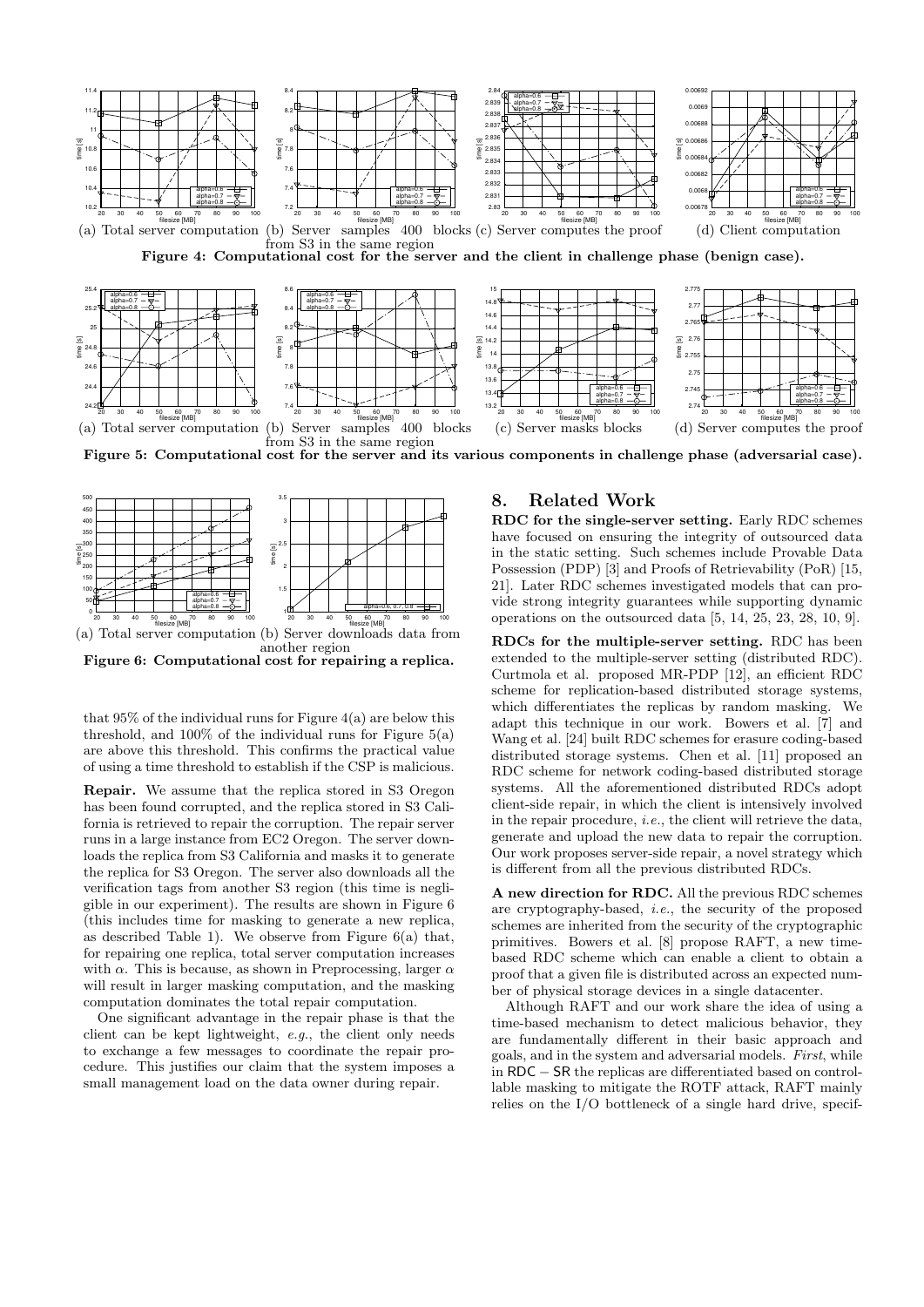ically, on the fact that the time required for two parallel reads from two different drives is clearly less that the time required for two sequential reads from a single drive. Second, in RDC – SR the file is replicated t times and the t replicas are stored in t different data centers (which may belong to the same CSP or to different CSPs). Within one data center, RDC − SR does not impose requirements on how exactly should the replica be stored. The data owner seeks to enable the self-repairing functionality while ensuring that a certain number of replicas are stored in the cloud at all times, so that the desired level of reliability is maintained. In RAFT, the file is encoded and is stored by the cloud server using the desired number of hard drives. The data owner wants to ensure that the server stores the file so that it can tolerate a certain number of hard drive failures. Third, in RDC − SR we introduce the  $\alpha$ -cheating adversary, in which the cloud servers collude with each other to cheat by only storing an  $\alpha$  fraction of the contractual storage, and there are no requirements for how exactly the adversary stores the data on the hard drives. In RAFT, a cheap-and-lazy adversary tries to cut corners by storing less redundant data on a smaller number of disks or by mapping file blocks unevenly across hard drives.

Benson et al. [6] propose another time-based model (BDS model) to guarantee that multiple replicas are distributed to different data centers of the CSP. Our work adapts this model to enable the server-side repair.

Watson et al. [26] propose LoSt, which formalizes the concept of Proofs of Location (PoL). A PoL relies on a geolocation scheme [6] and a Proof of Retrievability (PoR) scheme. We summarize the differences between RDC − SR and LoSt. *First*, the goals are different.  $RDC - SR$  aims at enabling self-repair, a novel functionality for replication-based distributed storage systems that, when combined with periodic integrity checks provides an efficient mechanism to ensure long-term data reliability. In particular, RDC − SR does not try to enforce specific locations of the data. LoSt aims at ensuring that the outsourced file copies are stored within the specified region and requires a landmark infrastructure to verify the location of the data. Second, the system model is different. RDC − SR has two entities, namely, the client and the storage servers (CSP), in which the client is always trusted and the storage servers are untrusted and may collude. In LoSt there are three entities, the client, the CSP, and the data centers, and the model assumes that theres is no collusion between the CSP and the data centers. Third, the basic idea for the solution is different. RDC − SR relies on the differentiation of the replicas based on controllable masking to defend against the ROTF (replicate on the fly) attack. Instead, LoSt relies on "recoding" to efficiently differentiate (done at the CSP with CSP's private key) the file tags for each server, while each server will keep the same file copy.

Other work. Similar with the work of Reiter at al. [18], our scheme relies on the idea that only a prover which has the data can respond quickly enough to pass a challenge. Unlike our work however, their work is set in the context of P2P networks and the verifier (client) needs to keep the data for the verification purpose.

### 9. Acknowledgements

This research was sponsored by the US National Science Foundation CAREER grant 1054754-CNS.

# 10. References

- [1] OpenSSL. http://www.openssl.org/.
- [2] Wget. http://www.gnu.org/software/wget/.
- [3] G. Ateniese, R. Burns, R. Curtmola, J. Herring, O. Khan, L. Kissner, Z. Peterson, and D. Song. Remote data checking using provable data possession. ACM Trans. Inf. Syst. Secur., 14, June 2011.
- [4] G. Ateniese, R. Burns, R. Curtmola, J. Herring, L. Kissner, Z. Peterson, and D. Song. Provable data possession at untrusted stores. In Proc. of ACM Conference on Computer and Communications Security (CCS '07), 2007.
- [5] G. Ateniese, R. D. Pietro, L. V. Mancini, and G. Tsudik. Scalable and efficient provable data possession. In Proc. of International ICST Conference on Security and Privacy in Communication Networks (SecureComm '08), 2008.
- [6] K. Benson, R. Dowsley, and H. Shacham. Do you know where your cloud files are? In Proc. of ACM Cloud Computing Security Workshop (CCSW '11), 2011.
- [7] K. Bowers, A. Oprea, and A. Juels. HAIL: A high-availability and integrity layer for cloud storage. In Proc. of ACM Conference on Computer and Communications Security (CCS '09), 2009.
- [8] K. D. Bowers, M. V. Dijk, A. Juels, A. Oprea, and R. L. Rivest. How to tell if your cloud files are vulnerable to drive crashes. In Proc. of ACM Conference on Computer and Communications Security (CCS '11), 2011.
- [9] B. Chen and R. Curtmola. Poster: Robust dynamic remote data checking for public clouds. In Proc. of ACM Conference on Computer and Communications Security (CCS '12), 2012.
- [10] B. Chen and R. Curtmola. Robust dynamic provable data possession. In Proc. of International Workshop on Security and Privacy in Cloud Computing (ICDCS-SPCC '12), 2012.
- [11] B. Chen, R. Curtmola, G. Ateniese, and R. Burns. Remote data checking for network coding-based distributed storage systems. In Proc. of ACM Cloud Computing Security Workshop (CCSW '10), 2010.
- [12] R. Curtmola, O. Khan, R. Burns, and G. Ateniese. MR-PDP: Multiple-replica provable data possession. In Proc. of International Conference on Distributed Computing Systems (ICDCS '08), 2008.
- [13] A. G. Dimakis, P. B. Godfrey, Y. Wu, M. O. Wainwright, and K. Ramchandran. Network coding for distributed storage systems. IEEE Trans. on Inf. Theory, 56, Sept. 2010.
- [14] C. Erway, A. Kupcu, C. Papamanthou, and R. Tamassia. Dynamic provable data possession. In Proc. of ACM Conference on Computer and Communications Security (CCS '09), 2009.
- [15] A. Juels and B. S. Kaliski. PORs: Proofs of retrievability for large files. In Proc. of ACM Conference on Computer and Communications Security (CCS '07), 2007.
- [16] H. Krawczyk. LFSR-based hashing and authentication. In Proc. of Annual International Cryptology Conference (CRYPTO '94), 1994.
- [17] Z. N. J. Peterson, M. Gondree, and R. Beverly. A position paper on data sovereignty: the importance of